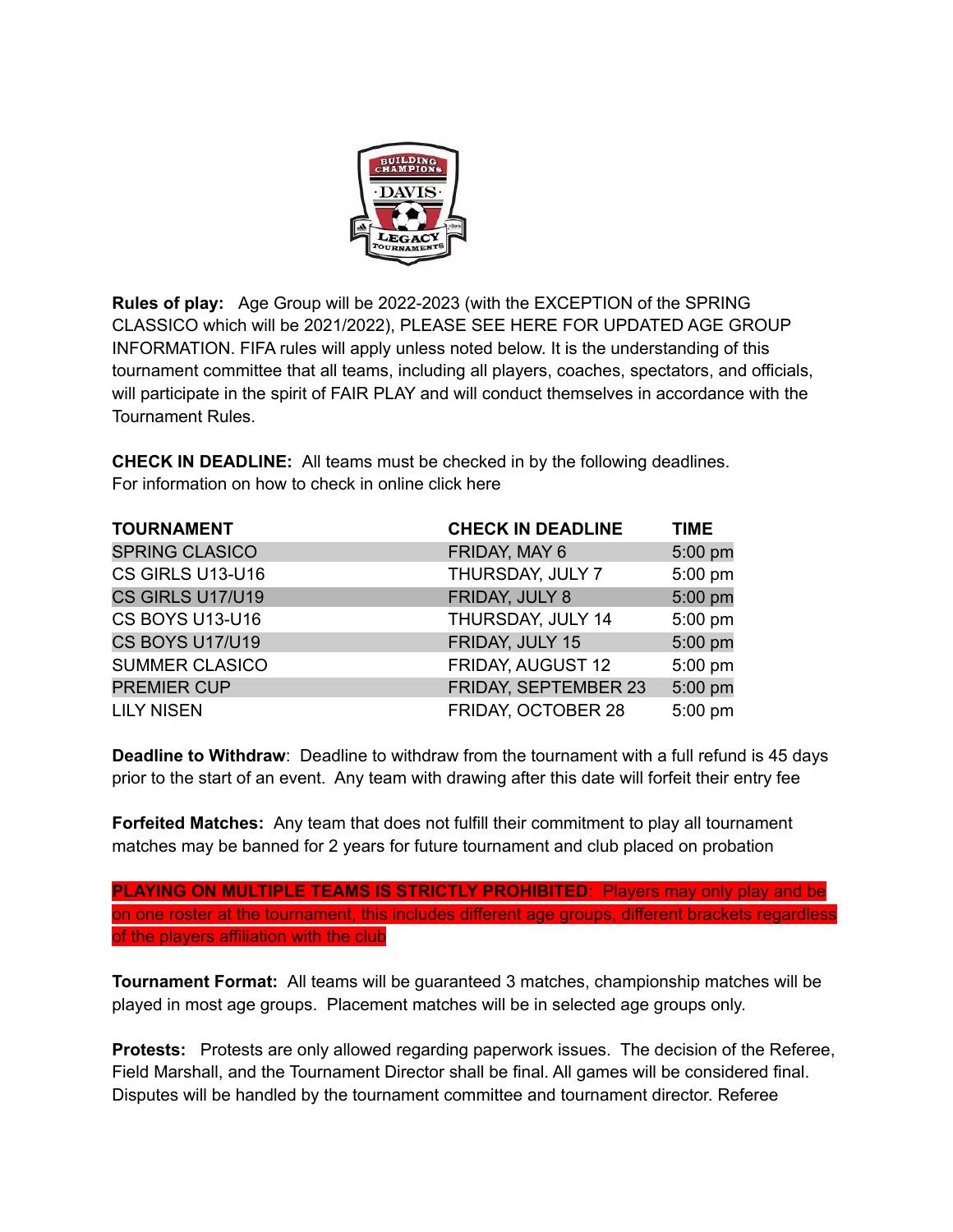decisions may NOT be disputed. Only Tournament Director has the ability to declare a match a "forfeit." Tournament Director has the discretion to order matches "continued at a later time" or "result stands" (provided at least half of the match is completed.)

**Credentials:** Laminated US Club player ID cards or USYSA equivalent will be required. {all cards MUST be valid. All teams must provide a team roster. PLAYERS MAY ONLY PLAY FOR ONE TEAM DURING THE TOURNAMENT, regardless of their club affiliation. This includes various age groups. ONCE AGAIN, PLAYERS MAY PLAY FOR ONLY 1 TEAM DURING THIS TOURNAMENT. TEAMS IN VIOLATION OF THIS MAY FORFEIT MATCHES.

**Medical Release:** All players must have signed US Club/USYSA medical release forms at team check in and throughout the tournament.

\*\*NEW USSF MANDATED HEADING RULE:\*\* Age group U11 and younger…."an intentionally headed ball will result in an "indirect free kick" for the opposing team"

**Players Age Group:** Teams will play in their 2022/2023 Age Groups (with the exception of the SPRING SUPER CLASICO)

Age/Field size/Heading Rule U9 (7 v 7 Heading Rule Applies) U10 (7 v 7 Heading Rule Applies) U11 (9 v 9 Heading Rule Applies) U12 (9 v 9) U13 (11 v 11) U14 (11 v 11)

**Roster Size:** Teams may register a maximum of 18 players for the u9 and U12 age groups with a maximum of 18 players suited up per game; A team may use an UNLIMITED amount of "LOAN" or "GUEST" players but any team utilizing loan or guest players is still limited to the stated maximum roster size of 15. U13-U14 may register 26 players, with a maximum of 18 suited per match

**Loan Players (Guest Players**): UNLIMITED, proper paperwork must be included

**Player's Credentials and Equipment:** The referee has the final determination as to the safety of each player's equipment. All players are required to use shin guards. No rings, chains, watches, metal objects, jewelry, or headbands may be worn. Soft cast are permitted with the permission of the referee. Hard casts are not allowed in tournament due to insurance purposes.

Player picture identification cards are to be present and available at all matches.

Identification cards are required to be checked by the referee prior to each match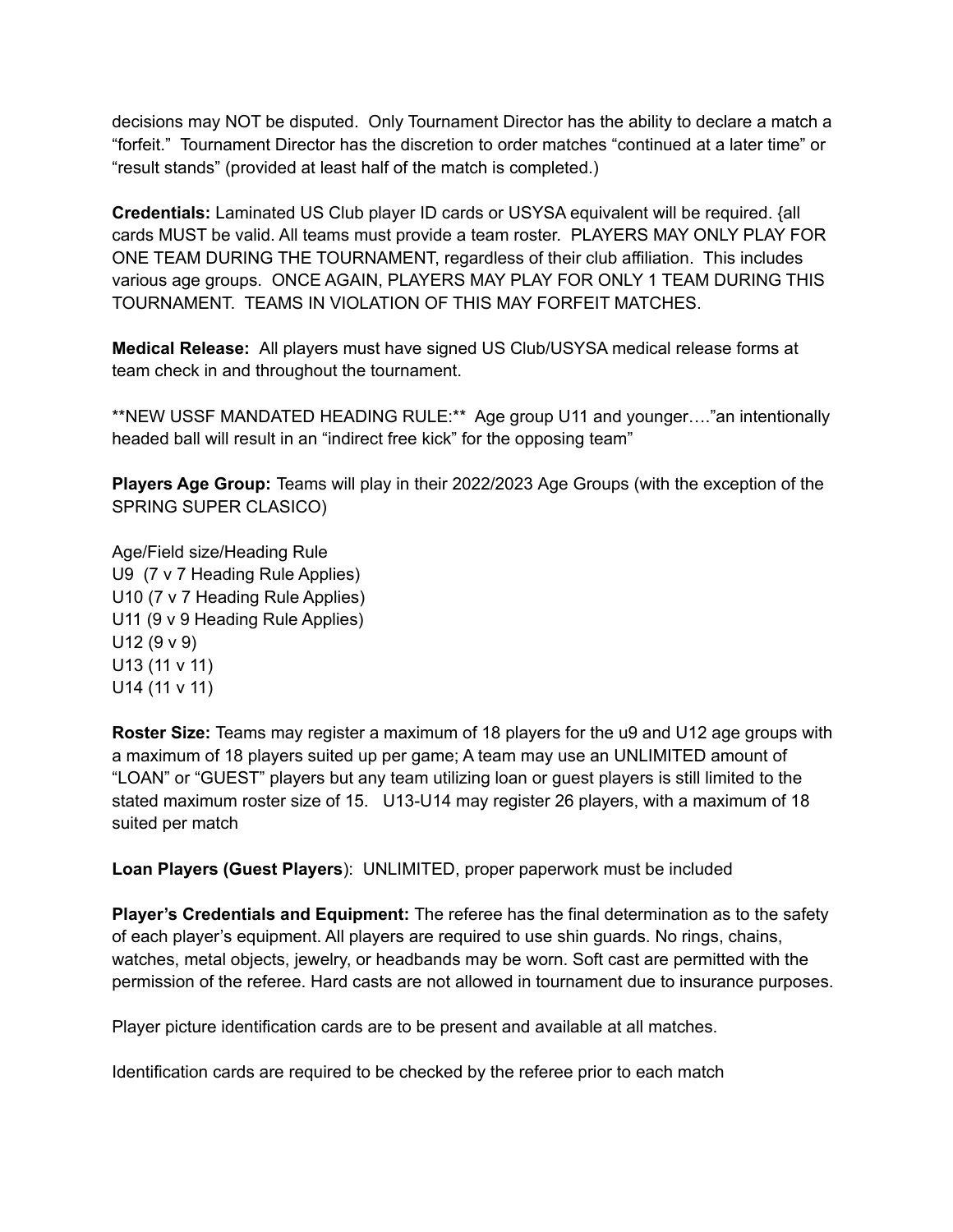The shirt number of each player must be the same as the player's shirt number on the game card or roster.

**Home Team:** Home Team will be listed first on the scoreboard and in the program.

**Away Team:** Will be required to change uniforms if there is a conflict (note: different than most tournaments). The "away" team is listed second on the schedule

**Team Check- In & Registration:** ALL TOURNAMENT CHECK IN FOR THE 2022 TOURNAMENTS IS DONE ONLINE, INFORMATION AVAILABLE HERE. Failure to check-in may result in disqualification from the tournament without a refund of the fee. At the discretion of the tournament, the disqualified team may be allowed to compete as a "Guest team." Games not played will be classified as "Forfeits and Byes." Forfeits will be scored as 3-0.

**Requirements for Check-In & Registration:** At the Mandatory Registration, teams must provide the required credentials. All US teams must provide valid laminated Player ID Cards with photographs, signed medical Release forms. Travel Papers for US Club teams are not required. Proper Player Loan Forms will be required at Registration along with other required credentials, as required by US Club soccer. \*\*\*PLEASE NOTE: NEW PLAYERS NEED TO BE RELEASED OR HAVE LOAN PAPERWORK SIGNED, GETTING NEW PASSES IS YOUR RESPONSIBILITY NOT THE TOURNAMENTS\*\*\*

**Teams From the United States:** The players must present picture identification cards issued by the teams Federation Organization Member (US Club/CYSA/USSF). Teams must provide proof of approval of the team's participation from the teams Federation Organization Member.

**Conduct:** All coaches have total responsibility for the conduct of their player, team officials and bench. Coaching from the sidelines (giving direction to one's own team) is permitted provided:

**No mechanical devices are used;** (drums, non electrical musical instruments are OK provided they are not in the technical area)

Each coach, player or substitute remains within 10 yards of either side of the halfway line

No coach, player or substitute makes derogatory remarks or gestures to the referees, other coaches, players, substitutes or team officials.

No coach, player or substitute uses profanity or incites, in any manner, disruptive behavior.

Any parental behavior on the sideline such as profanity, coaching, fighting or other behavior that is not sportsmanlike is not accepted. Teams can be removed from the tournament per the Tournament Committee if they feel team sideline is out of control.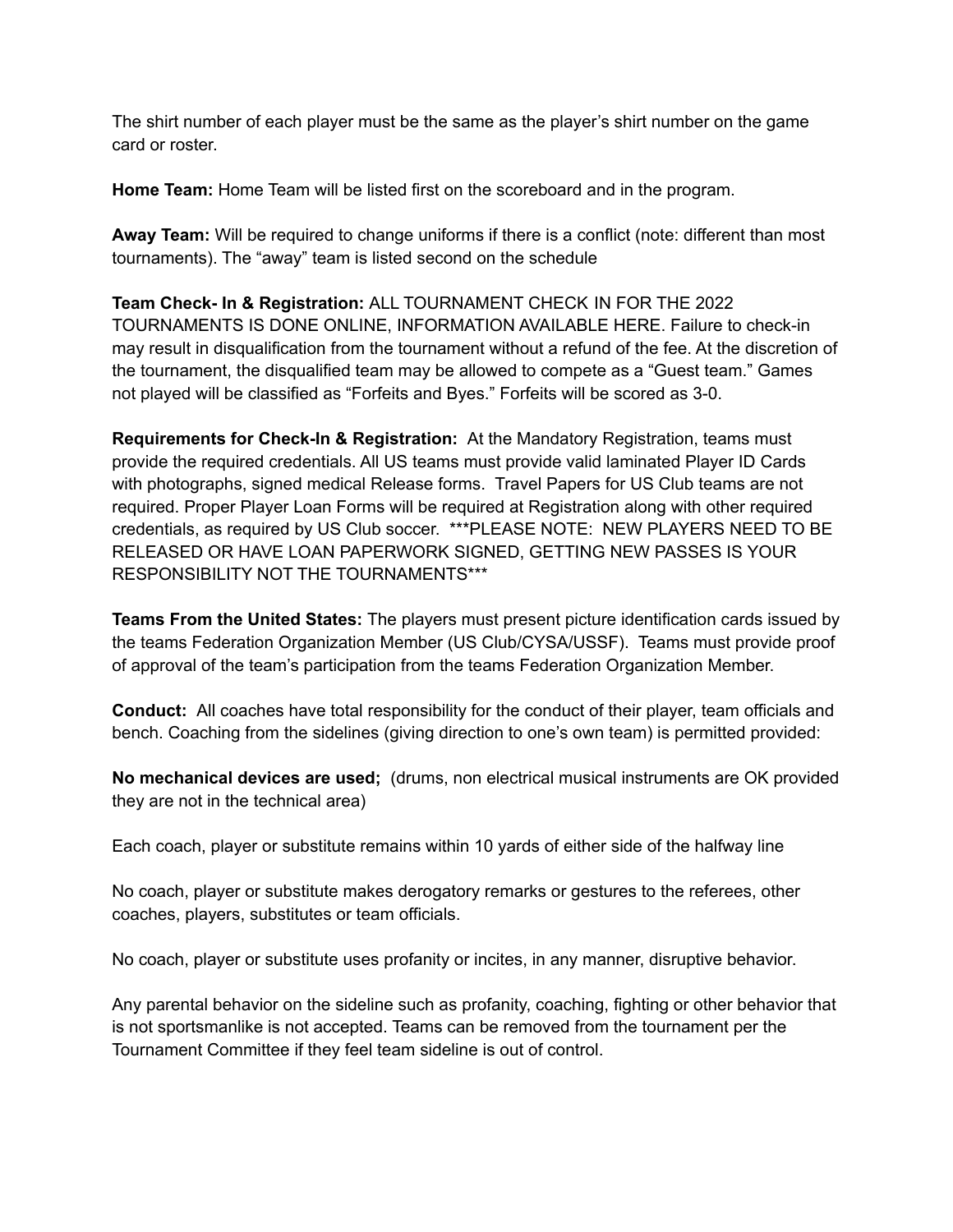**Equipment:** No Jewelry…Hard casts are not allowed in tournament. Mandatory that all players wear shin guards…No alcohol permitted at the tournament……No smoking…No animals (Dogs)

**Cautions & Ejection's:** A player or coach receiving two (2) yellow cards in a single game is considered to have received an ejection (red card). Ejected players or coaches may not be replaced in the current game and shall serve a minimum of one game suspension at their next game played. For flagrant violations, longer suspension or additional disciplinary action may be enforced based on mandatory review of the Tournament Director. The tournament director will hold ID cards of the player or coach until suspensions are served. Suspended coaches cannot be on the same sideline as the team with no communication of any manner. Players may sit with the team but may not be in uniform. Suspended Coaches must be "Out of Sight & Sound of the Field". PLEASE NOTE, UNDER FIFA and US CLUB TOURNAMENT Sanctioning Rules, Red Cards can NOT be appealed. All sending offs are a mandatory 1 game suspension. If a player or coach is suspended beyond 1 match, that ban may be appealed. The one game suspension is mandatory and may not be appealed. No points are deducted for sending offs, coach or player.

**Suspended Games**: If, in the opinion of game officials, a game must be terminated due to misconduct of players, bench or spectators, the offending team could be suspended from further play and forfeit all points and position previously earned. Additionally, the home league and state association will be contacted as appropriate.

**Substitutions:** Unlimited substitutions allowed in all ages group. However, teams may substitute only with the referee's permission. Substitutes must wait on the sideline (off of the field of play) until the field player has left the field of play and/or the referee has indicated the substitute may enter the field of play. Substitutions are allowed only at the following times (including over-times):

Substitutions by either Team are allowed at any stoppage of play with the permission of the referee. Referees will be instructed not to allow substitutions that are deemed "excessive" or of a "time wasting" nature. Please be respectful of the integrity of the game and do not use the free substitution rules as a means to disrupt the match.

**Injury:** In the spirit of the game, all attempts to play injury time will be made. Delays of the match due to injury (or other stoppages) will result in appropriate time being added to the full game time, based on the judgment of the referee.

**Home Team:** The home team appears first on the match schedule.

**Away Team:** The away team will be required to switch to an alternate jersey, if the referee declares color conflict.

**Side Lines:** Both teams and coaches will be on the same sideline directed by the field marshal or referee unless otherwise notified. All spectators will be on the opposite sideline.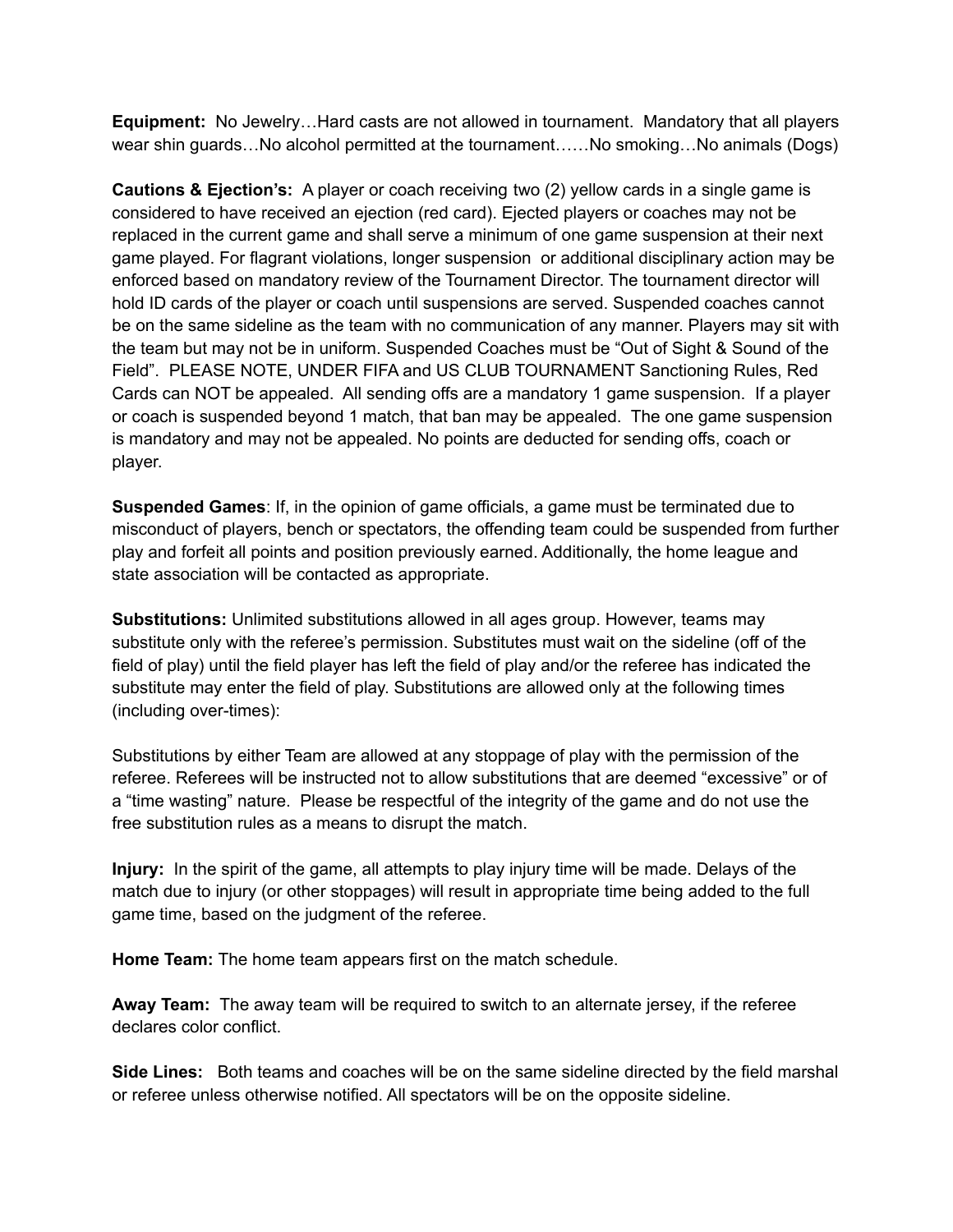**Forfeitures & Byes**: Games not played will be classified as "Forfeits & Byes". Teams failing to report ready to play within Five (5) minutes of scheduled kick-off time may forfeit that game. All teams who Forfeit will have the game scored 0-3 loss. The winner will be awarded maximum tournament points for a win (3 for 3-0 the win). A team needs 5 players for a U9-U11 match, 7 players for a U12-U19 match for the game to get started. Teams taking actions which cause the game to be terminated will forfeit.

**Disputes**: Tournament Committee will handle all disputes that are non-referee decisions and make all final decisions.

Decisions by referees may not be appealed and any decision on a dispute will be final and may not be appealed.

**Playing Times:** Play will be based on halves as specified below: All overtime for applicable matches will be 2 5 minute extra time periods.

## **SUPER CLASICO SPRING**

| Age Group:<br>$U9-U12$<br>U13-U14               | Match Length<br>25 minute halves, 50 minutes full<br>30 minute halves, 60 minutes full |
|-------------------------------------------------|----------------------------------------------------------------------------------------|
| <b>COLLEGE SHOWCASES:</b><br>U13/U14<br>U15-U19 | 30 minute halves, 60 minutes full<br>35 minute halves, 70 minutes full                 |
| <b>SUPER CLASICO SUMMER</b><br>$U9-U12$         | 25 minute halves, 50 minutes full                                                      |
| <b>PREMIER CUP/LILY NISEN</b><br>U13-U19        | 30 minute halves, 60 minutes full                                                      |

Games decided in overtime will not be "golden goal." Full amount of time plus injury time will be played. If match is still tied, game will be decided by penalty kicks. Over time games will only be played for "FINAL" (Two 5 minute periods). "SEMI FINAL," "PLACEMENT" games and CONSOLATION matches will be decided by a penalty shoot out if games are tied after regulation. Group matches will end in a draw.

All teams will be scheduled for a minimum of games. A match is "complete" upon completion of one half of play regardless of the circumstances of termination during the second half with final results based on the score at termination.

Half-time: Half-time will be exactly five (5) minutes. Please help officials with this request.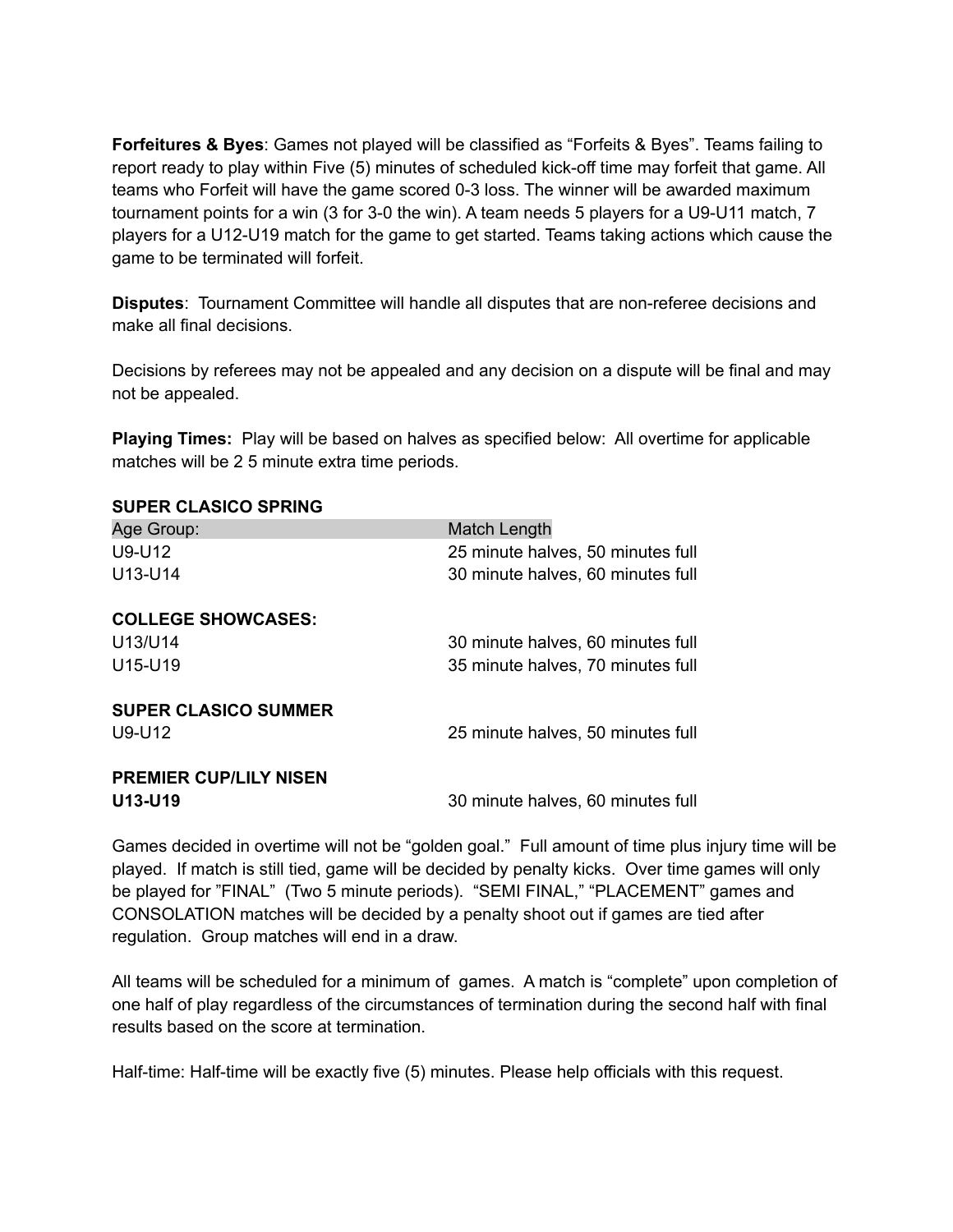Tournament Points System:

- 3 Points For each Win
- 1 Points for each draw
- 0 Points for a loss

(points are not deducted for red cards)

Score Reporting: Scores after each game will be reported by the referees reporting the scores to the Field Marshall. If score is misprinted on internet or "board" please contact Tournament Director immediately.

Tie Breakers: In the event of a tie, the winner will be determined as follows:

- 1. The winner of head to head competition.
- 2. Goal Differential (there is no limit on goal difference)
- 3. Goals For (there is no limit on goals scored)
- 4. Goals Against
- 5. Most Wins
- 6. Penalty Shoot Out

Tie Breakers: (if 3 or more teams are tied) If more than two teams are involved in a tie, tie breaker number 2 (only if one team has not beaten the other 2, 3, 4 teams, {only relevant in a crossover bracket}) will be used first to rank the teams. If all teams are still tied, tie breaker number 3 will be used to rank the teams, and so on until a tie is broken. Once a team has been ranked higher or lower, the next tie breaking criteria will be used to continue to rank the teams. If more than two teams are still tied after tie breaker number 5, a coin toss will be held with the odd team sitting out. The other two teams will then take kicks from the mark to establish a winner. The winner of this will then play the team sitting out. (kicks from the mark). The winner will advance. When all teams will advance to the playoff rounds a coin toss, as sequenced above, will decide the team's seed in lieu of kicks from the mark

Example #1. Three teams have 6 points and have all defeated each other. Team A has a goal differential of +6, Team B is +4 and Team C is +3. Team A is 1st, Team B is 2nd and Team C is 3rd.